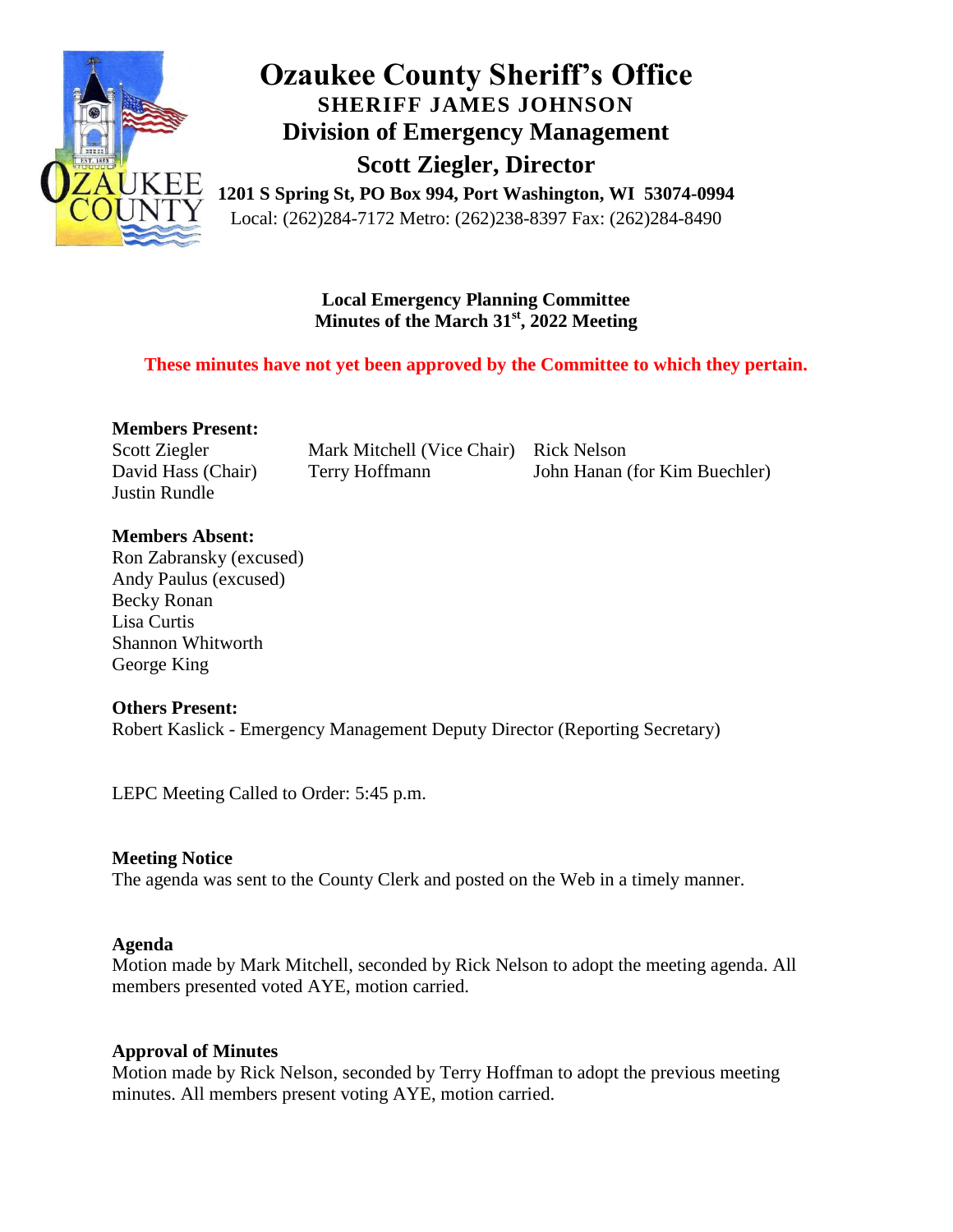

### **FFY22 Off-Site Emergency Plan Updates**

Eleven off-site plans were presented to the committee:

- Saukville Well Sites  $#1, #3, #4, #5$  and  $#6$ 
	- o Discussion held
	- o Motion to adopt the plans as written made by Mark Mitchell, seconded by Terry Hoffman. All members present voting AYE, motion carried.
- Cedar Crest Specialties LLC
	- o Discussion held
	- o Motion to adopt the plans as written made by Terry Hoffman, seconded by John Hanan. All members present voting AYE, motion carried.
- Charter Steel
	- o Discussion held
	- o Motion to adopt the plans as written made by Rick Nelson, seconded by Terry Hoffman. All members present voting AYE, motion carried.
- Port Washington Water Filtration Plant
	- o Discussion held
	- o Motion to adopt the plans as written made by Mark Mitchell, seconded by Justin Rundle. All members present voting AYE, motion carried.
- Veolia (Park St., Port Washington)
	- o Discussion held
	- o Motion to adopt the plans as written made by Rick Nelson, seconded by Terry Hoffman. All members present voting AYE, motion carried.
- Ozaukee Country Club
	- o Discussion held
	- o Motion to adopt the plans as written made by Rick Nelson, seconded by Terry Hoffman. All members present voting AYE, motion carried.
- Aldrich Chemical
	- o Discussion held
	- o Questions were raised about the engineering control measures, internal procedures and employee training at this facility. The committee requested Ozaukee County Emergency Management staff follow-up with the facility coordinator to obtain more information on these subject areas. The off-site plan presented to the committee complies with EPCRA planning requirements and the additional information request would not delay adoption of the off-site plan as written.
	- o Motion to adopt the plans as written and make the additional information request made by Terry Hoffman, seconded by John Hanan. All members present voting AYE, motion carried.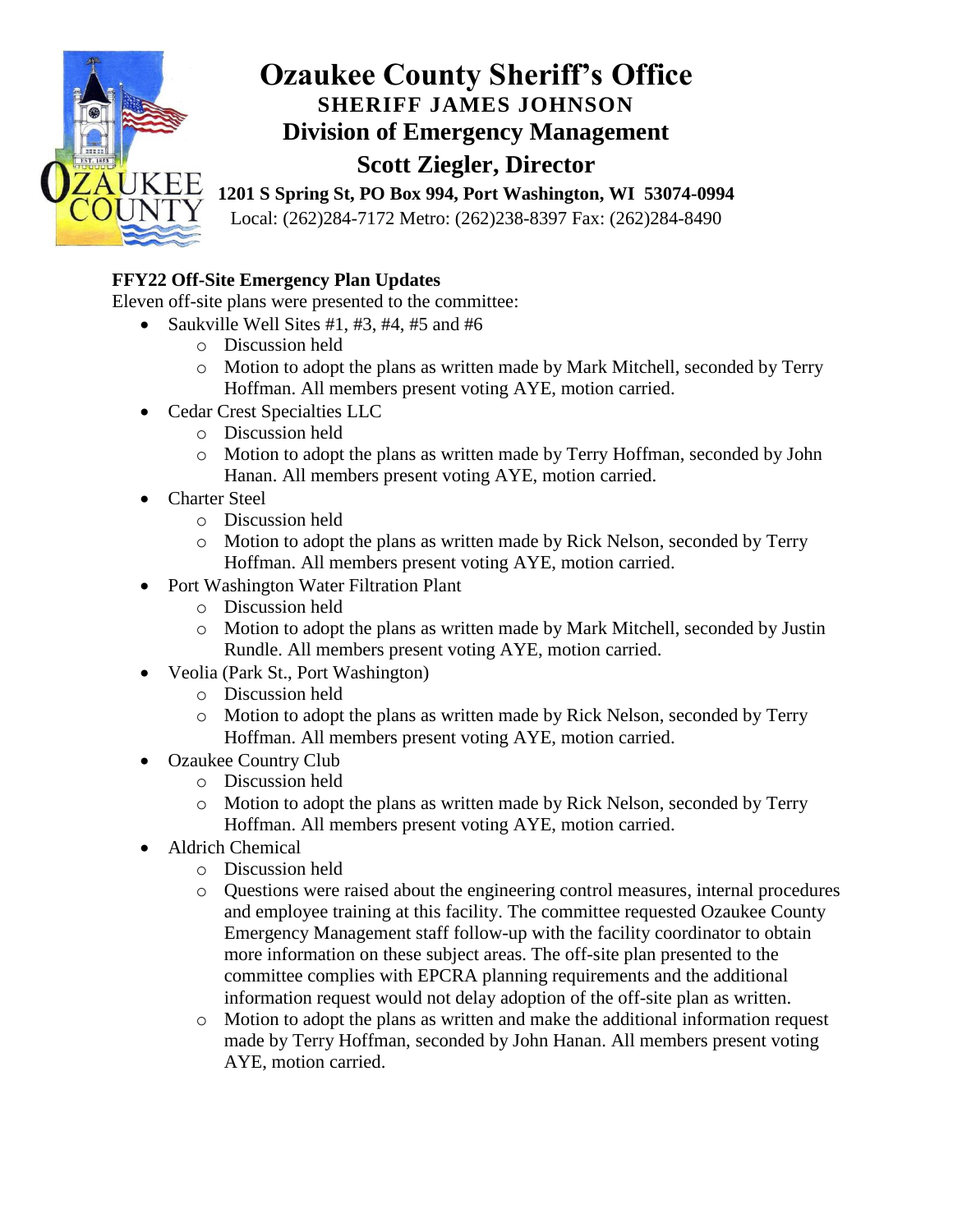

#### **2022 Hazmat Strategic Plan**

The committee reviewed the 2022 Strategic Plan. Scott Ziegler stated that the only significant changes were the updates to the Tier 2 list and the county would be adding two off-site planning facilities. Both plans will be for sulfuric acid.

Discussion held.

Motion made by Terry Hoffman, seconded by John Hanan to approve the 2022 Strategic Plan as presented. All members present voting AYE, motion carried.

#### **2022 LEPC Bylaws**

The committee discussed the 2022 bylaw adoption process. According to Scott Ziegler, there were no changes from the previously adopted bylaws.

Motion made by Rick Nelson and seconded by Terry Hoffman to adopt the 2022 bylaws. All members present voting AYE, motion carried.

#### **Designation of EPCRA Inspector**

Discussion held on designating an EPCRA inspector.

Motion made by Rick Nelson, seconded by Terry Hoffman, to designate the State of Wisconsin as the EPCRA Inspector. All members present voting AYE, motion carried.

#### **Computer HazMat Equipment Grant**

Scott Ziegler provided an update on the grant and is seeking approval to move forward on the grant application when it becomes available from the state. The goal is to continue the purchase of personal protective equipment for the HazMat team. The 2022 Strategic Plan contains additional items that could be purchased as part of this grant or in future grants.

Discussion held.

Motion made by Rick Nelson, seconded by Justin Rundle, to submit the 2022 Computer HazMat Grant application when it becomes available. All members present voting AYE, motion carried.

#### **Department Report**

Scott Ziegler provided an update:

• The EM/HazMat Team responded to several noteworthy calls since the previous meeting